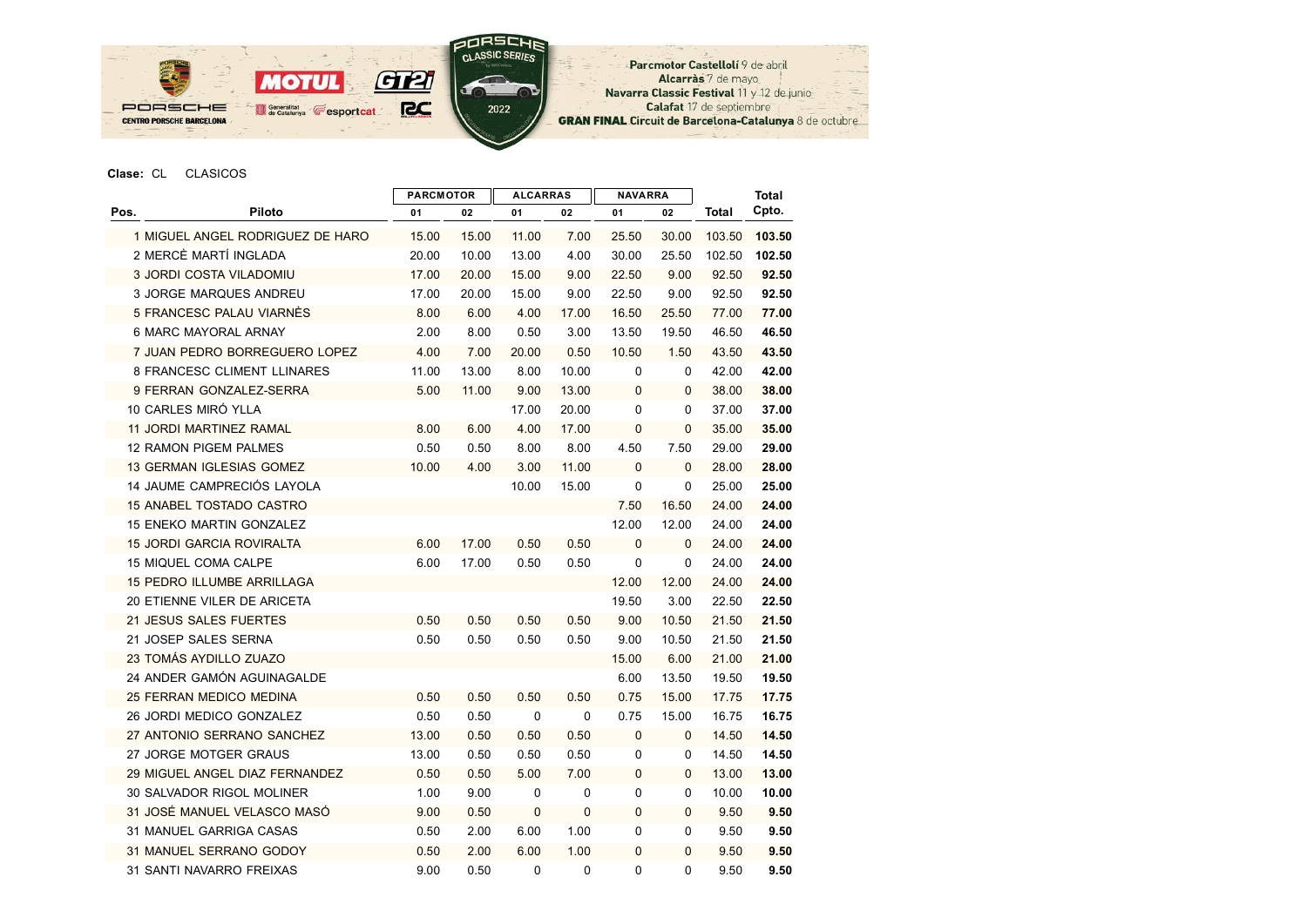

|      |                                      |      | <b>PARCMOTOR</b> |              | <b>ALCARRAS</b> |              | <b>NAVARRA</b> |       | <b>Total</b> |
|------|--------------------------------------|------|------------------|--------------|-----------------|--------------|----------------|-------|--------------|
| Pos. | <b>Piloto</b>                        | 01   | 02               | 01           | 02              | 01           | 02             | Total | Cpto.        |
|      | <b>35 JOAQUIM CUMELLAS SOTELO</b>    | 7.00 | 0.50             | $\Omega$     | $\mathbf 0$     | $\mathbf 0$  | $\mathbf 0$    | 7.50  | 7.50         |
|      | <b>35 JOAQUIN CUMELLAS MARSA</b>     | 7.00 | 0.50             | $\mathbf 0$  | 0               | 0            | 0              | 7.50  | 7.50         |
|      | <b>37 ANNIE KIRNER</b>               |      |                  | 2.00         | 5.00            | 0            | 0              | 7.00  | 7.00         |
|      | 37 HERVÉ BLANC                       |      |                  | 2.00         | 5.00            | $\mathbf{0}$ | 0              | 7.00  | 7.00         |
|      | <b>39 HANS FREIXAS HOHN</b>          | 0.50 | 5.00             | $\mathbf 0$  | 0               | $\mathbf 0$  | $\Omega$       | 5.50  | 5.50         |
|      | <b>40 CHRISTIAN CHAMBRES</b>         |      |                  |              |                 | 0.75         | 4.50           | 5.25  | 5.25         |
|      | <b>40 FRANCK SAINRAME</b>            |      |                  |              |                 | 0.75         | 4.50           | 5.25  | 5.25         |
|      | 42 JOAQUIM FAUSTO DOMINGOS DE ALMEID | 0.50 | 0.50             | 0.50         | 2.00            | 0.75         | 0.75           | 5.00  | 5.00         |
|      | 42 RICARDO WESTERMAN FERREIRA        | 0.50 | 0.50             | 0.50         | 2.00            | 0.75         | 0.75           | 5.00  | 5.00         |
|      | 44 NIKOLAS PIPER V. REPPERT-BISMARCK | 3.00 | 0.50             | 0.50         | 0.50            | $\mathbf 0$  | $\mathbf 0$    | 4.50  | 4.50         |
|      | <b>45 DIDIER SERE</b>                |      |                  |              |                 | 3.00         | 0.75           | 3.75  | 3.75         |
|      | 45 PATRICK MUNDUTÉGUY                |      |                  |              |                 | 3.00         | 0.75           | 3.75  | 3.75         |
|      | <b>47 ALEX LLUSIA CASTILLO</b>       | 0.50 | 3.00             | 0            | 0               | 0            | 0              | 3.50  | 3.50         |
|      | 47 CARLOS BARTÉS BLÁZQUEZ            | 0.50 | 0.50             | 0.50         | 0.50            | 0.75         | 0.75           | 3.50  | 3.50         |
|      | <b>47 MIGUEL LLUSIA AZAGRA</b>       | 0.50 | 3.00             | $\mathbf{0}$ | 0               | $\mathbf 0$  | $\mathbf 0$    | 3.50  | 3.50         |
|      | 50 ROBERTO GONZALEZ ALONSO           |      |                  | 0.50         | 0.50            | 0.75         | 0.75           | 2.50  | 2.50         |
|      | 50 SANTI SABATÉS MALLORQUES          |      |                  | 0.50         | 0.50            | 0.75         | 0.75           | 2.50  | 2.50         |
|      | 52 ANDRE FILIOL                      |      |                  |              |                 | 1.50         | 0.75           | 2.25  | 2.25         |
|      | 53 BERNARD MISI ALLAIRE              | 0.50 | 0.50             | 0.50         | 0.50            | $\mathbf 0$  | $\mathbf 0$    | 2.00  | 2.00         |
|      | 53 EMILI PUCHAL PIQUÉ                | 0.50 | 0.50             | 0.50         | 0.50            | 0            | 0              | 2.00  | 2.00         |
|      | 53 ENRIQUE GARCÍA GUTIERREZ          | 0.50 | 0.50             | 0.50         | 0.50            | $\mathbf 0$  | $\Omega$       | 2.00  | 2.00         |
|      | 53 JUAN MANUEL ANDREU TORRADO        | 0.50 | 0.50             | 0.50         | 0.50            | 0            | 0              | 2.00  | 2.00         |
|      | 57 ESTEBAN GARCIA CAMPIJO            |      |                  |              |                 | 0.75         | 0.75           | 1.50  | 1.50         |
|      | 57 IÑAKI BEGUIRISTAIN UGARTE         |      |                  |              |                 | 0.75         | 0.75           | 1.50  | 1.50         |
|      | 57 IÑAKI ROURA MENDIETA              |      |                  |              |                 | 0.75         | 0.75           | 1.50  | 1.50         |
|      | 57 JOSE MIGUEL OLIVA PORTOLES        |      |                  |              |                 | 0.75         | 0.75           | 1.50  | 1.50         |
|      | 57 JOSE MIGUEL OLIVA QUECEDO         |      |                  |              |                 | 0.75         | 0.75           | 1.50  | 1.50         |
|      | 57 MATHIEU HIRIGOYEN                 |      |                  |              |                 | 0.75         | 0.75           | 1.50  | 1.50         |
|      | 57 PATXI BEASCOA AMAT                |      |                  | 1.00         | 0.50            | 0            | $\mathbf 0$    | 1.50  | 1.50         |
|      | 57 RUBÉN RINCÓN PEDRERO              | 0.50 | 1.00             | 0            | 0               | 0            | 0              | 1.50  | 1.50         |
|      | <b>57 XAVIER CRAMPE</b>              |      |                  |              |                 | 0.75         | 0.75           | 1.50  | 1.50         |
|      | 66 ALAIN RUEDA                       |      |                  | 0.50         | 0.50            | 0            | 0              | 1.00  | 1.00         |
|      | 66 ALBERT MUNTADA NUÑEZ              |      |                  | 0.50         | 0.50            | 0            | 0              | 1.00  | 1.00         |
|      | 66 ALEJANDRO ORTIZ DORADO            | 0.50 | 0.50             | 0            | 0               | 0            | 0              | 1.00  | 1.00         |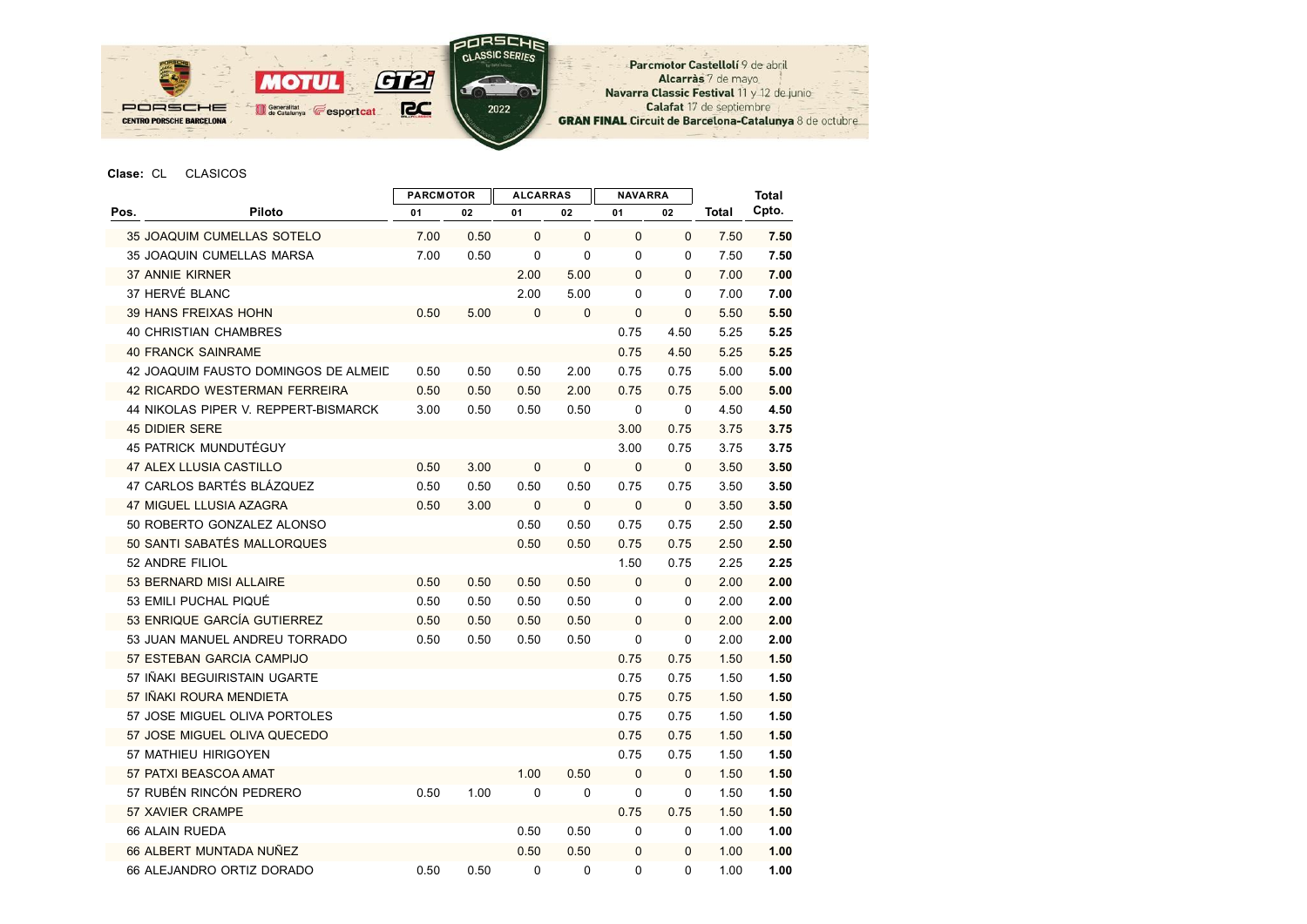

| Pos.<br>Piloto | <b>PARCMOTOR</b>             |      | <b>ALCARRAS</b> |              | <b>NAVARRA</b> |             |              | <b>Total</b> |       |
|----------------|------------------------------|------|-----------------|--------------|----------------|-------------|--------------|--------------|-------|
|                |                              | 01   | 02              | 01           | 02             | 01          | 02           | Total        | Cpto. |
|                | 66 ALFONSO MAÑANES BOIX      |      |                 | 0.50         | 0.50           | 0           | $\mathbf{0}$ | 1.00         | 1.00  |
|                | 66 ANGEL IRABERRI MOLINERO   | 0.50 | 0.50            | 0            | 0              | 0           | 0            | 1.00         | 1.00  |
|                | 66 DAMIAN RIBAS MALAGRIDA    | 0.50 | 0.50            | $\mathbf 0$  | 0              | 0           | $\Omega$     | 1.00         | 1.00  |
|                | <b>66 DANIEL DURAND</b>      |      |                 | 0.50         | 0.50           | 0           | 0            | 1.00         | 1.00  |
|                | 66 DENIS ALLAIRE ALLAIRE     | 0.50 | 0.50            | $\mathbf 0$  | 0              | 0           | 0            | 1.00         | 1.00  |
|                | 66 EMILI FARINA PAGĖS        | 0.50 | 0.50            | 0            | 0              | 0           | 0            | 1.00         | 1.00  |
|                | 66 ENRIC CLUA GIRO           | 0.50 | 0.50            | $\mathbf{0}$ | 0              | 0           | $\Omega$     | 1.00         | 1.00  |
|                | 66 ENRIC CLUA ROIG           | 0.50 | 0.50            | 0            | 0              | 0           | 0            | 1.00         | 1.00  |
|                | 66 ENRIC MATEO VILADOMAT     | 0.50 | 0.50            | 0            | 0              | 0           | $\Omega$     | 1.00         | 1.00  |
|                | 66 EVA ROSSELL LLORT         | 0.50 | 0.50            | 0            | 0              | 0           | 0            | 1.00         | 1.00  |
|                | 66 FRANCISCO SOLER CROS      | 0.50 | 0.50            | $\mathbf 0$  | 0              | $\mathbf 0$ | 0            | 1.00         | 1.00  |
|                | 66 GONZALO DESVALLS VAZQUEZ  | 0.50 | 0.50            | 0            | 0              | 0           | 0            | 1.00         | 1.00  |
|                | 66 GUILLEM GARRIGOS ARCAS    | 0.50 | 0.50            | 0            | 0              | 0           | 0            | 1.00         | 1.00  |
|                | 66 GUILLEM SERNA CLARA       |      |                 | 0.50         | 0.50           | 0           | 0            | 1.00         | 1.00  |
|                | 66 ILDEFONSO ORTEGA GARCIA   |      |                 | 0.50         | 0.50           | 0           | 0            | 1.00         | 1.00  |
|                | 66 JAN EGUI COSTA            | 0.50 | 0.50            | 0            | 0              | 0           | 0            | 1.00         | 1.00  |
|                | 66 JAUME MASJUAN CORNEJO     | 0.50 | 0.50            | 0            | 0              | 0           | 0            | 1.00         | 1.00  |
|                | 66 JEAN JACQUES PEYRAUD      |      |                 | 0.50         | 0.50           | 0           | 0            | 1.00         | 1.00  |
|                | 66 JEAN PIERRE CASZALOT      |      |                 | 0.50         | 0.50           | $\mathbf 0$ | $\mathbf{0}$ | 1.00         | 1.00  |
|                | 66 JOAN BACH SEGUI           |      |                 | 0.50         | 0.50           | 0           | 0            | 1.00         | 1.00  |
|                | 66 JORDI PONS LLUVIA         | 0.50 | 0.50            | $\mathbf{0}$ | 0              | 0           | $\mathbf 0$  | 1.00         | 1.00  |
|                | 66 JOSE DANIEL GARCÍA MARMOL | 0.50 | 0.50            | 0            | 0              | 0           | 0            | 1.00         | 1.00  |
|                | 66 JOSEP EGUI JULIÀ          | 0.50 | 0.50            | $\mathbf 0$  | 0              | $\mathbf 0$ | 0            | 1.00         | 1.00  |
|                | 66 JUAN ANTONIO MARMOL ESPIN |      |                 | 0.50         | 0.50           | 0           | 0            | 1.00         | 1.00  |
|                | 66 JUAN MANUEL GÜELL TORRADO | 0.50 | 0.50            | $\mathbf 0$  | 0              | 0           | 0            | 1.00         | 1.00  |
|                | 66 JULI PLANAS TERRICABRAS   |      |                 | 0.50         | 0.50           | 0           | 0            | 1.00         | 1.00  |
|                | 66 KEVIN GARCÍA FERMIN       | 0.50 | 0.50            | $\mathbf 0$  | $\mathbf 0$    | 0           | $\Omega$     | 1.00         | 1.00  |
|                | 66 LLUIS GONGORA ZENON       |      |                 | 0.50         | 0.50           | 0           | 0            | 1.00         | 1.00  |
|                | 66 ORIOL CORTINA MADRIGAL    |      |                 | 0.50         | 0.50           | 0           | 0            | 1.00         | 1.00  |
|                | 66 OSCAR SANCHEZ CIRUJEDA    | 0.50 | 0.50            | 0            | 0              | 0           | 0            | 1.00         | 1.00  |
|                | 66 PAU MORALES TORRENT       | 0.50 | 0.50            | $\mathbf 0$  | $\mathbf 0$    | 0           | $\Omega$     | 1.00         | 1.00  |
|                | 66 RAMON ESPINET MESTRE      |      |                 | 0.50         | 0.50           | 0           | 0            | 1.00         | 1.00  |
|                | 66 RAUL ROMERO GALAN         | 0.50 | 0.50            | $\mathbf 0$  | 0              | 0           | $\mathbf 0$  | 1.00         | 1.00  |
|                | 66 RICARDO CISTARÉ QUER      | 0.50 | 0.50            | 0            | 0              | 0           | 0            | 1.00         | 1.00  |